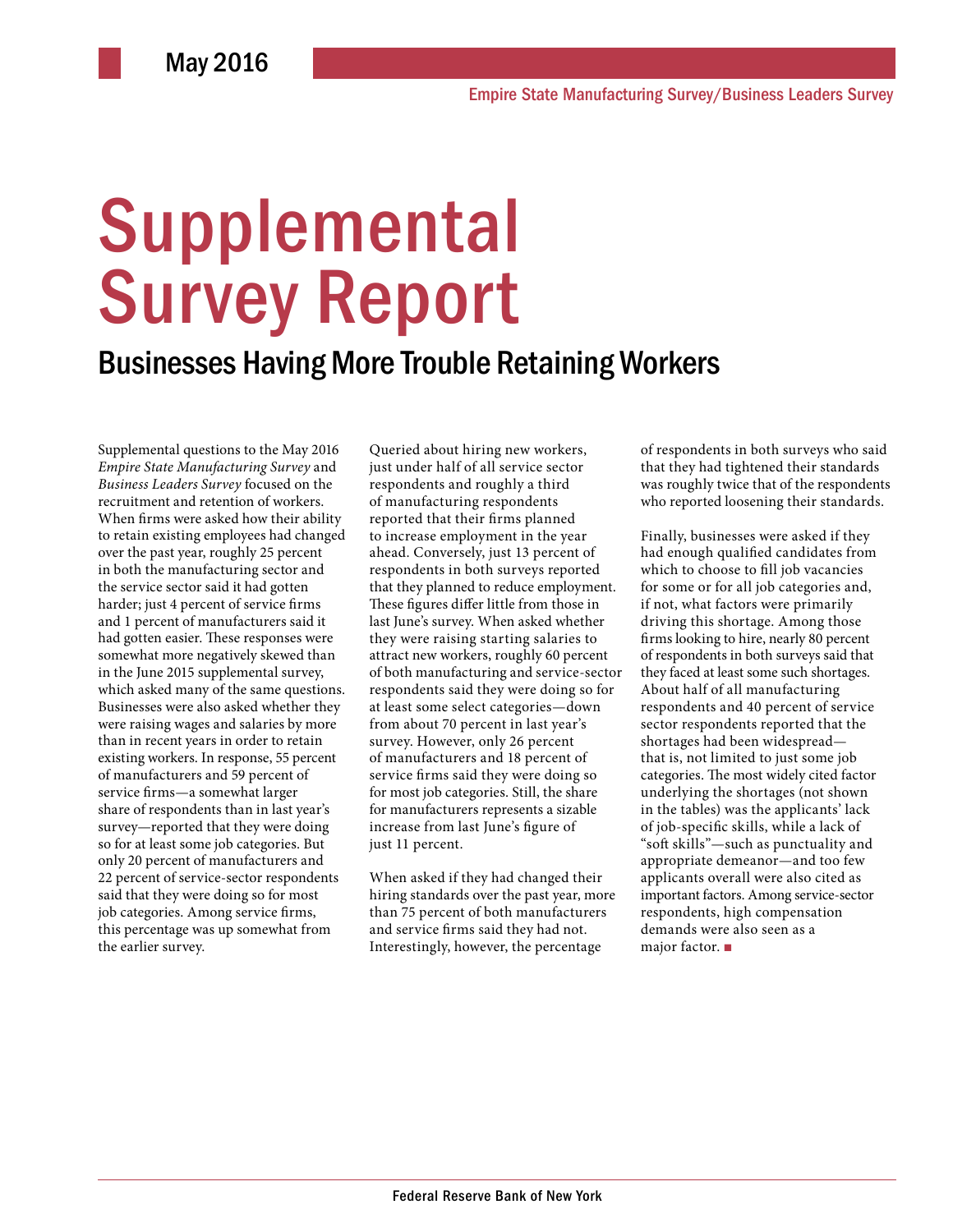# Supplemental Survey Report, continued

#### QUESTION 1

**Over the past twelve months, has your ability to retain employees become easier, remained unchanged, or become harder?**

|                    | <b>Empire State</b><br><b>Manufacturing Survey</b><br><b>Percentage of Respondents</b> |                  | <b>Business Leaders</b><br>Survey<br><b>Percentage of Respondents</b> |                  |
|--------------------|----------------------------------------------------------------------------------------|------------------|-----------------------------------------------------------------------|------------------|
|                    | May 2016                                                                               | <b>June 2015</b> | May 2016                                                              | <b>June 2015</b> |
| Become easier      | 1.0                                                                                    | 4.9              | 3.7                                                                   | 0.8              |
| Remained unchanged | 72.9                                                                                   | 77.7             | 73.0                                                                  | 80.9             |
| Become harder      | 26.0                                                                                   | 17.5             | 23.3                                                                  | 18.3             |

#### QUESTION 2

**Which of the following best describes your use of changes in wages and salaries to retain existing employees?**

|                                                                                                             | <b>Percentage of Respondents</b> |                  | <b>Percentage of Respondents</b> |                  |
|-------------------------------------------------------------------------------------------------------------|----------------------------------|------------------|----------------------------------|------------------|
|                                                                                                             | May 2016                         | <b>June 2015</b> | May 2016                         | <b>June 2015</b> |
| We are increasing wages and salaries for most<br>job categories by more than in the past few years          | 19.8                             | 23.3             | 21.9                             | 16.0             |
| We are increasing wages and salaries for only selected<br>job categories by more than in the past few years | 35.4                             | 25.2             | 36.9                             | 39.7             |
| Neither of the above                                                                                        | 44.8                             | 51.5             | 41.3                             | 44.3             |

#### QUESTION 3

**Do you expect your firm to increase employment, leave employment unchanged, or decrease employment over the next twelve months?** 

|                 | <b>Percentage of Respondents</b> |                  | <b>Percentage of Respondents</b> |                  |
|-----------------|----------------------------------|------------------|----------------------------------|------------------|
|                 | May 2016                         | <b>June 2015</b> | May 2016                         | <b>June 2015</b> |
| Increase        | 34.4                             | 34.0             | 46.0                             | 44.3             |
| Leave unchanged | 53.1                             | 53.4             | 41.1                             | 45.0             |
| Decrease        | 12.5                             | 12.6             | 12.9                             | 10.7             |